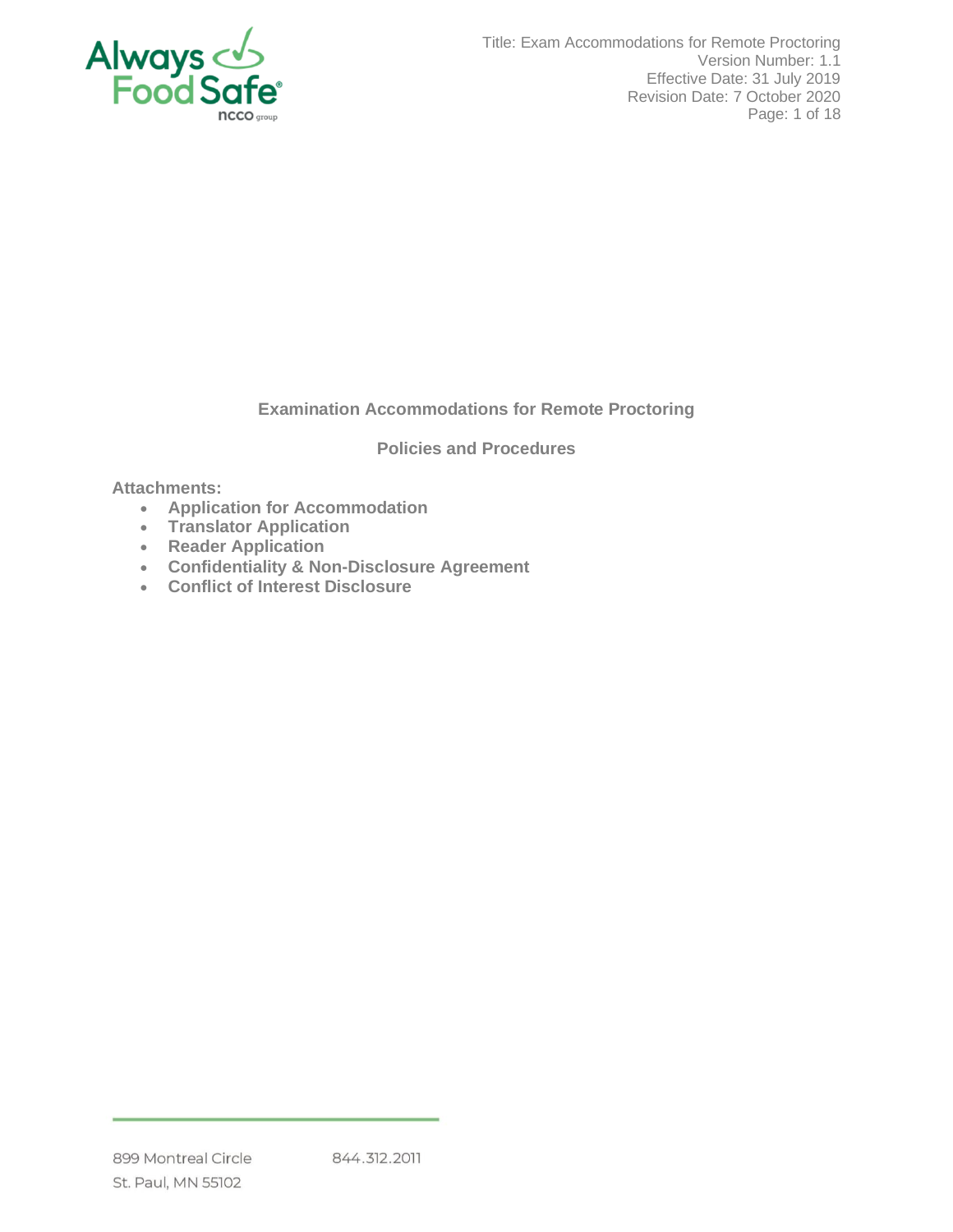

## **Examination Accommodations for Remote Proctoring**

### Policy

It is the policy of The Always Food Safe Company LLC to fully comply with all state and federal laws concerning accommodating candidates in accordance with the Americans with Disabilities Act (ADA).

### *The Always Food Safe Company will never discriminate among candidates as to age, gender, race, religion, ethnic origin, sexual orientation, or ability.*

## *Definition*

An employee or prospective employee with a disability (ADA description), is a person who:

- Has a mental or physical impairment that substantially limits a major life activity
- Has a history or record of a substantially limiting impairment
- Is regarded as having a substantially limiting impairment

### *Proof of Disability*

• Reasonable documentation from a qualified individual's physician, licensed healthcare practitioner, or other appropriate professional describing the disability and why an accommodation is necessary.

#### Reasonable Accommodation

Reasonable accommodations create a more level playing field for candidates in the testing environment. If a candidate with a disability wishes to take our examination, they may request a special accommodation.

The Proctor must accommodate all candidates that present, in advance, documented disabilities and allow them sufficient time to become knowledgeable with the navigation and use of the online examination.

### **It is important to note that it is the examinee who is responsible for submitting all requests for exam accommodations and these must be done in advance of the exam.**

In the event of an examinee making a new request at the time of the exam, which has not been pre-approved, the examinee can either postpone the exam or take the exam without the requested accommodation. That decision should be made by the examinee and is their own responsibility.

#### *Accommodations may include:*

- Allowing a qualified candidate to bring their own translation dictionary (for example, English-to-Spanish).
- Allowing a qualified candidate to arrange for someone to read the examination aloud (i.e, a reader).
- Allowing a qualified candidate whose first language is not English to arrange for someone to translate the examination (i.e., a language interpreter). Although English as a Second Language is not considered a disability under the ADA, we will allow a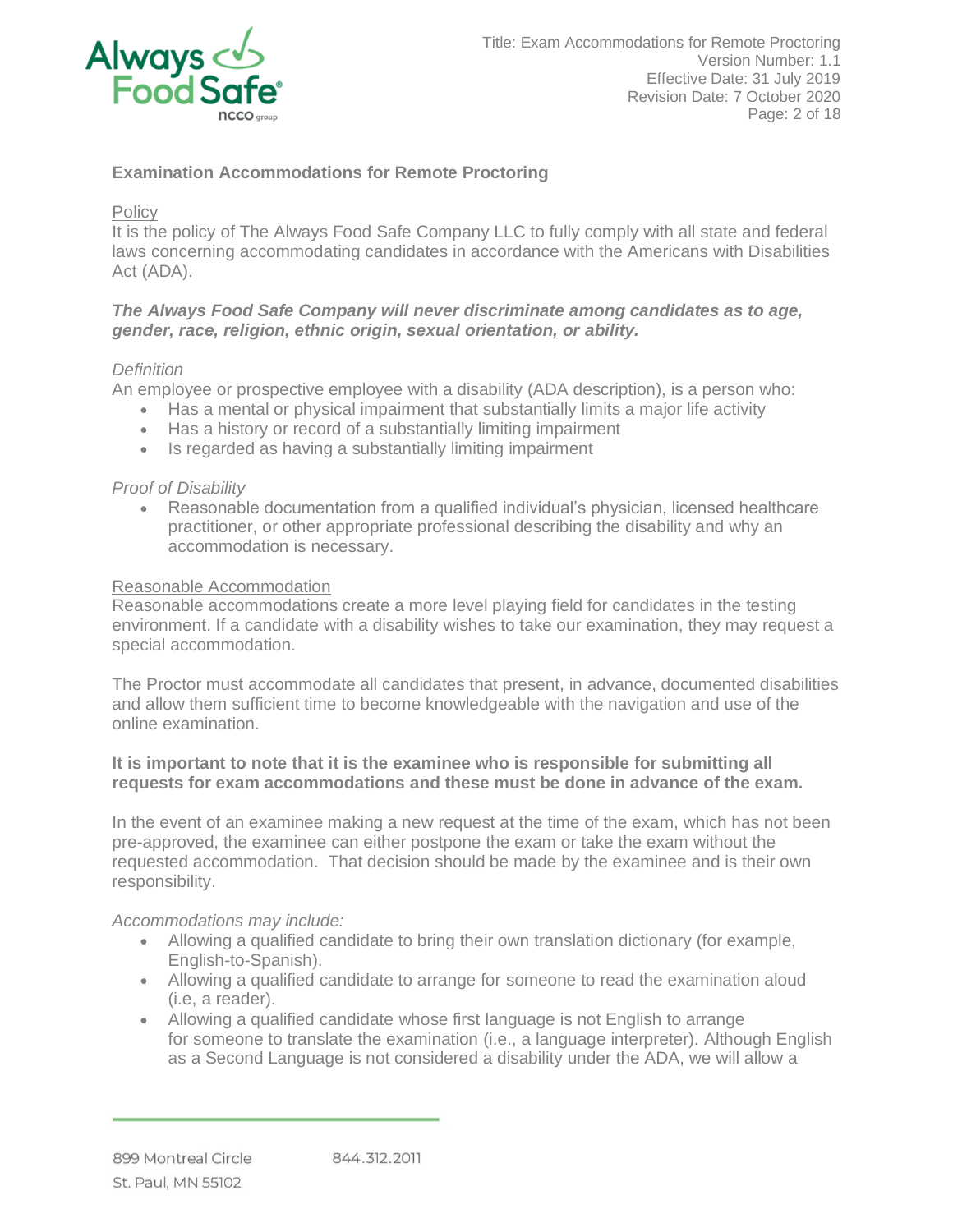

foreign language translator to assist examinees who need have the examination interpreted.

- Providing increased time to take the exam, up to one extra hour. A qualified candidate whose disability causes them to work more slowly than other candidates should request an extended time period to complete the exam. This must be requested in advance and not when the candidate has run out of time at the exam.
- Allowing a qualified candidate to be permitted to bring special items into the testing room for medical purposes (such as food, drink, medication, sound devices, etc.).

Please note that The Always Food Safe Company does not need to provide an accommodation if doing so would create an undue hardship for the company.

If a candidate requires an accommodation that had not been previously arranged, they will need to reschedule their exam to arrange for the needed accommodation.

## **Procedures**

Requests for testing accommodations must be reasonable, approved, and based upon appropriate documentation, and **MUST** be arranged prior to the scheduled examination.

Candidates requiring reasonable testing accommodations must arrange this with Always Food Safe by submitting an **Exam Accommodation Application** form **at least 10 business days prior to the requested accommodation** for taking the Always Food Safe Food Protection Manager Exam.

The Always Food Safe Company will coordinate with the proctoring company and respond via e-mail within **five business days** with an approval, denial, or modification request. As standard practice, all proctors MUST and WILL be notified of any examinee with special requirements prior to the examination date.

The qualified candidate is required to:

Provide Proof of Disability:

• Reasonable documentation from a qualified individual's physician, licensed healthcare practitioner, or other appropriate professionals, describing the disability and why an accommodation is necessary.

Detail the required accommodation options:

- Test reader and/or translator (securing their own test reader or translator, as needed).
- Ensure that the reader and/or translator signs an Always Food Safe Company **Confidentiality and Non-Disclosure Agreement** and a **Conflict of Interest Disclosure**.
- Ensure that the reader completes a **Reader Application** form.
- Ensure that translator completes a **Translator Application** form.
- Submit all of the above signed agreements to Always Food Safe at least 10 business days prior to when the Always Food Safe Food Protection Manager Exam is scheduled.

*If a request is denied, the examinee may submit an appeal via the Complaints and Appeals Form within 30 days of the denial.*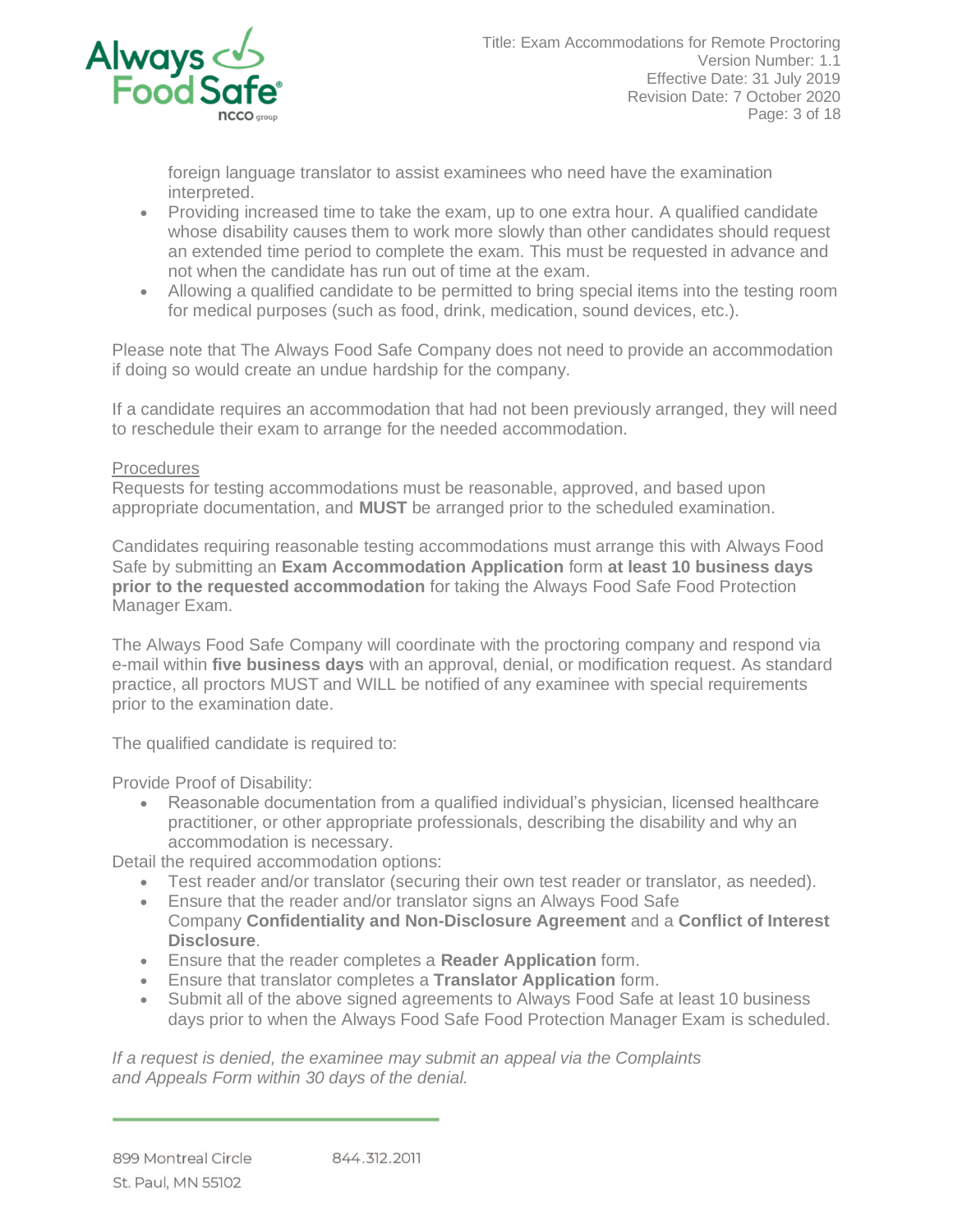

## **Exam Accommodation Application**

Please complete all **3 parts of this form** and submit it, along with all required documentation, to the **Always Food Safe Company at least 10 business days before the exam.**

The Always Food Safe Company will co-ordinate with the proctoring company and respond via e-mail within five business days with an approval, denial, or modification request.

### **Part 1. Candidate/Examinee Information**

| Full Name:                |  |
|---------------------------|--|
| Phone Number:             |  |
| Email Address:            |  |
| <b>Exam Session Date:</b> |  |
| <b>Exam Session Time:</b> |  |

## **Part 2. Accommodation Request**

(Select/tick all that apply)

- o Exam reader (fill out Reader Application form)
- o Test-site translation (fill out the Translator Application form and provide relevant documentation demonstrating language competency)
- o Use of a translation dictionary (e.g., English-to-Spanish Dictionary)
- o Handheld stress-relief item (e.g., stress ball)
- o Additional time
- $\circ$  Other (please specify)

Please ensure that all supporting documentation is attached to this form. If you are requesting to have a language translator or wish to bring along a translation dictionary, you will need to provide documentation that demonstrates your need for this type of language assistance.

Requests which are submitted without supporting documentation will not be processed and will not be approved.

Please provide as much information as possible. If you need advice, please contact a member of our team on 1-844-312-2011. Alternatively email Exam Support at: [exam@alwaysfoodsafe.com](mailto:exam@alwaysfoodsafe.com)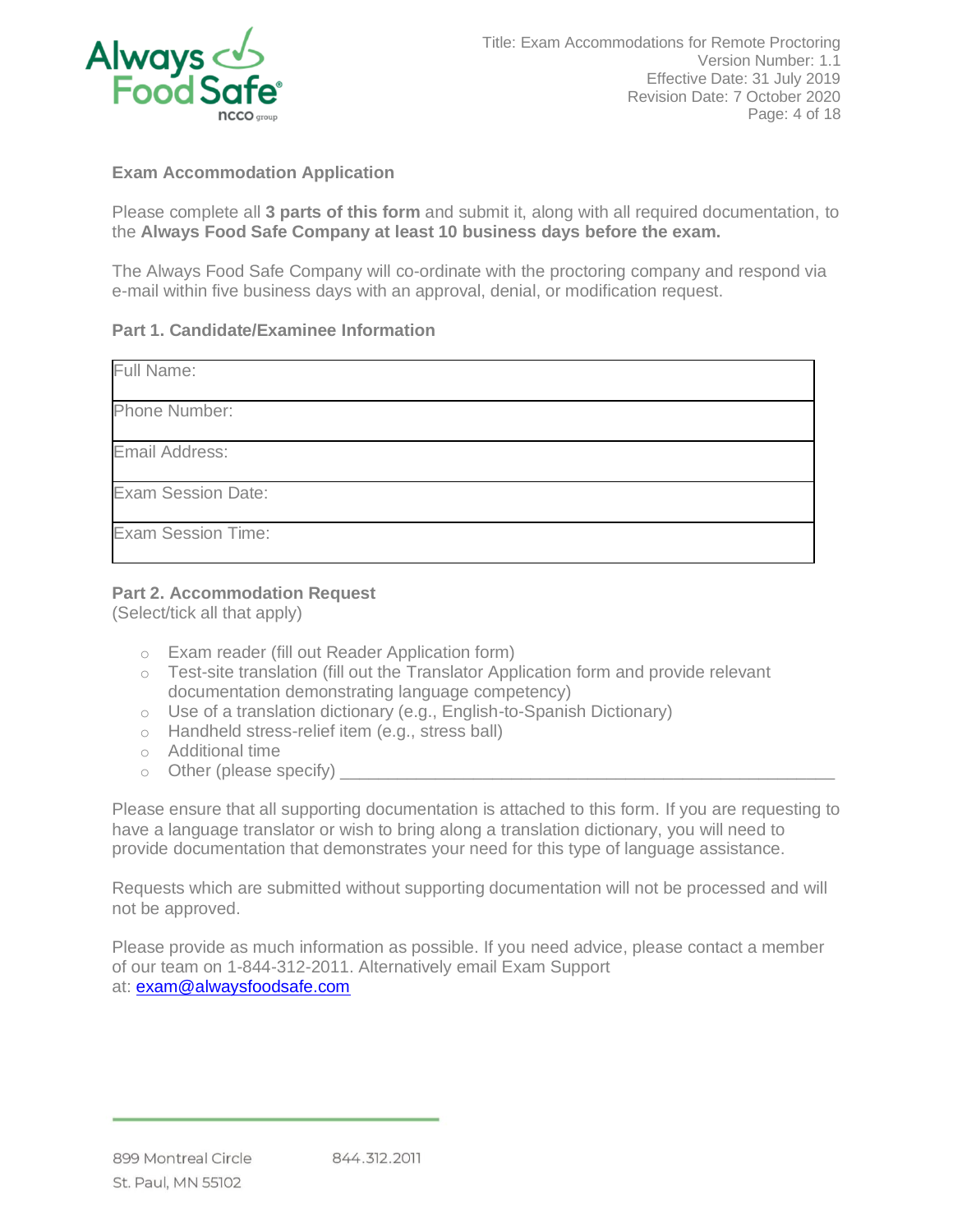

# **Part 3. Proof of A.D.A. Disability**

Please submit documentation of the disability (**not** required for candidates requiring translation dictionary or test-site language translation) that meets the following criteria:

- Includes candidate's name, date of birth, date of diagnosis or most recent evaluation
- Written by a medical professional qualified to evaluate the disability
- States the specific diagnosis
- Is current, ideally dated within the past three months
- Incudes a detailed description of the limitations the disability places on the examinee

If more than one possible accommodation is available that will meet your needs, The Always Food Safe Company reserves the right to choose which accommodation will be provided. If an accommodation that The Always Food Safe Company proposes will not meet your needs, you will need to explain why before alternate accommodation methods can be provided.

# **The Always Food Safe Company Use Only**

| Approved:     | Accommodation: |
|---------------|----------------|
| Not Approved: | Reason:        |
| Date:         |                |

This form and required documentation can be mailed to: The Always Food Safe Company, attn. Awards and Examinations, 889 Montreal Circle, St. Paul, MN, 55102; or scanned and emailed to: [exam@alwaysfoodsafe.com.](mailto:exam@alwaysfoodsafe.com)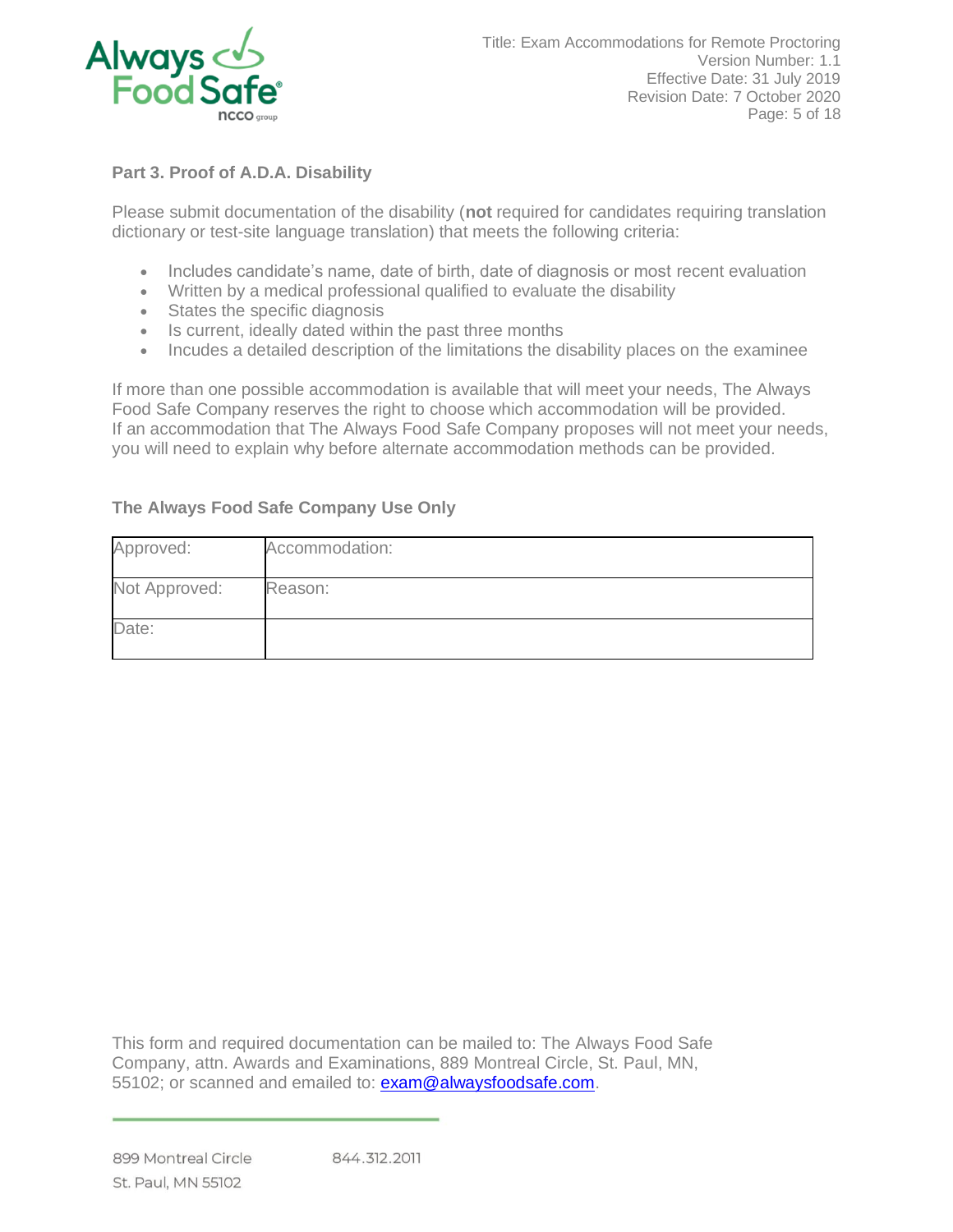

## **Use of a Reader**

The purpose of this policy is to enable candidates who need assistance in reading to take the Always Food Safe, Certified Food Protection Manager Exam, using an approved reader.

### **Policy**

Candidates who need assistance in reading exams are able to **hire and pay** for a qualified and approved reader to read the Always Food Safe, Certified Food Protection Manager Exam during the exam session.

### *The reader must fully complete the application form and be approved by the Always Food Safe Company before assisting the candidate with the exam, while being proctored.*

The candidate and reader must comply with the policies and procedures listed below.

### **Procedures**

The following procedures describe the responsibilities of the candidate and the reader.

#### Candidate Responsibilities

The candidate is required to:

- Arrange for (and compensate, if applicable) the qualified reader. The Always Food Safe Company is NOT responsible for any fees associated with the reading of the exam.
- The candidate is required to coordinate with the reader with regards to the time, date and location of the exam.
- Provide documentation that demonstrates the need for reader assistance.

1. Submit an **Exam Accommodation Application** and a **Reader Application** form to the Always Food Safe Compliance Manager **a minimum of ten (10) business days before the exam session. Also be sure to submit documentation that demonstrates your need for reader assistance.**

1. If the reader has previously been approved by the Always Food Safe Company to read the exam within the last 12 months, they do **not** need to re-submit the signed application forms.

If the reader is not approved, the candidate can submit an appeal within seven (7) days of notice or may choose and submit an application for a different reader.

#### Reader Responsibilities

A candidate must understand what is required of the reader and this should be explained to the reader. The Always Food Safe Company can help with informing the reader of their roles and responsibilities if required.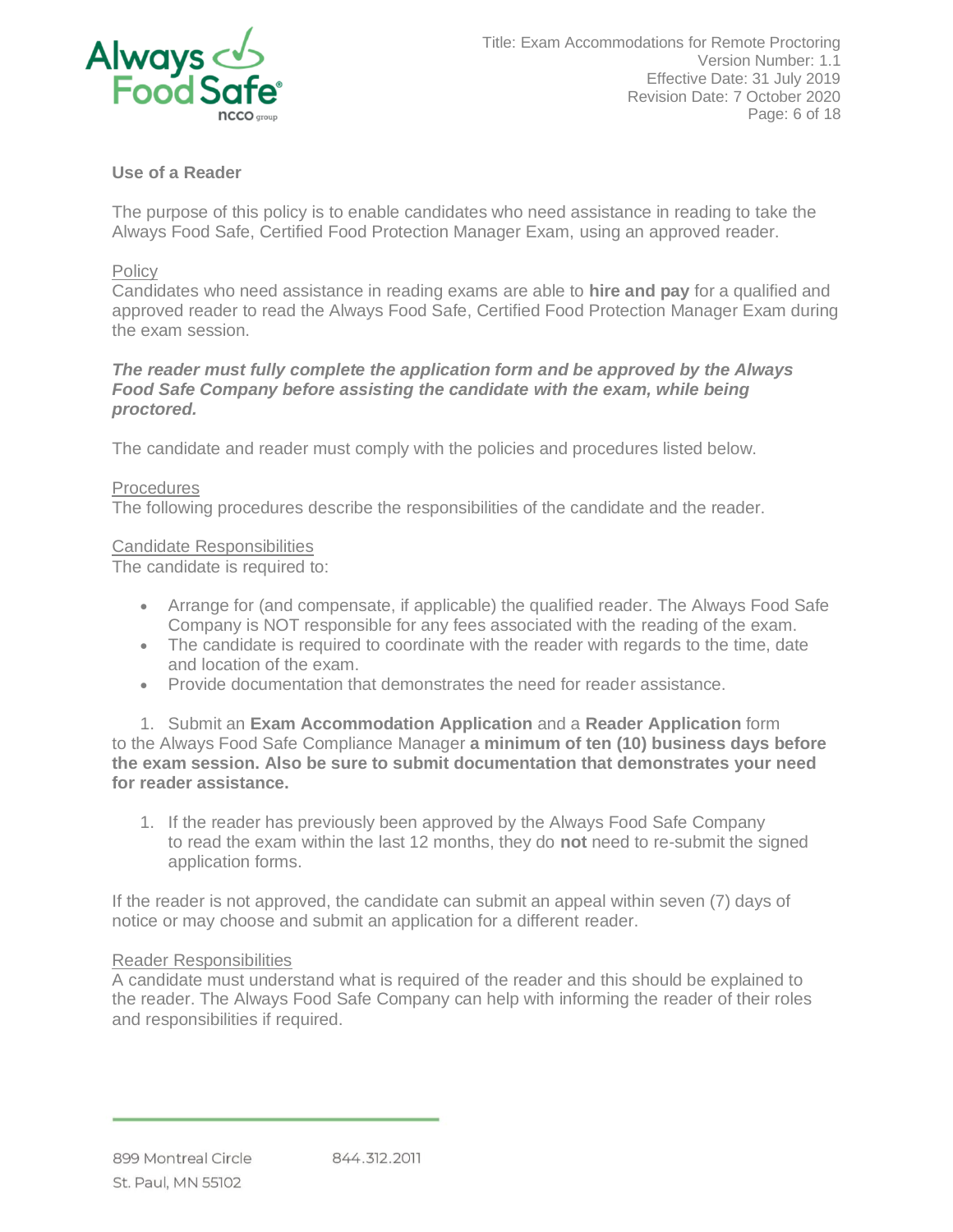

A reader is expected to:

- Complete and sign the **Reader Application**
- Sign a **Confidentiality and Non-Disclosure Agreement**
- Sign a **Conflict of Interest Disclosure** agreement to maintain the security of the exam prior to the examination.
- Submit a scan or picture of a government- or institution-issued photo ID
- Be fluent in English.
- Not hold current Food Protection Manager Certification.
- Derive no benefit from the examinee passing the exam.
- Not help the examinee with taking the actual exam (i.e., choosing correct answers) and demonstrate high ethical values with regards to testing standards.
- Bring a current, government or school-issued photo ID to the examination for the purpose of verifying your identity to the proctor.

A reader **MUST NOT**:

- Discuss the contents of the exam with the candidate.
- Assist the candidate in selecting exam answers.
- Disclose any or all of the contents of the exam, including specific questions and answers.

### Breach of Reader Standards

Proctors will report any candidate or reader they believe are in breach of the examination standards to The Always Food Safe Company.

Penalties for a breach of standards include:

- Denial or revocation of a candidate's certificate.
- Revocation of a reader's registration.
- If required, restitution of damages caused to The Always Food Safe Company as a result of the action.
- Referral for criminal prosecution, if applicable.

In the event of a breach of standards, at its discretion, The Always Food Safe Company will apply all, some, or none of the penalties and will notify the affected parties in writing.

The Always Food Safe Company will consider a written appeal submitted within seven (7) days of the receipt of penalty notice.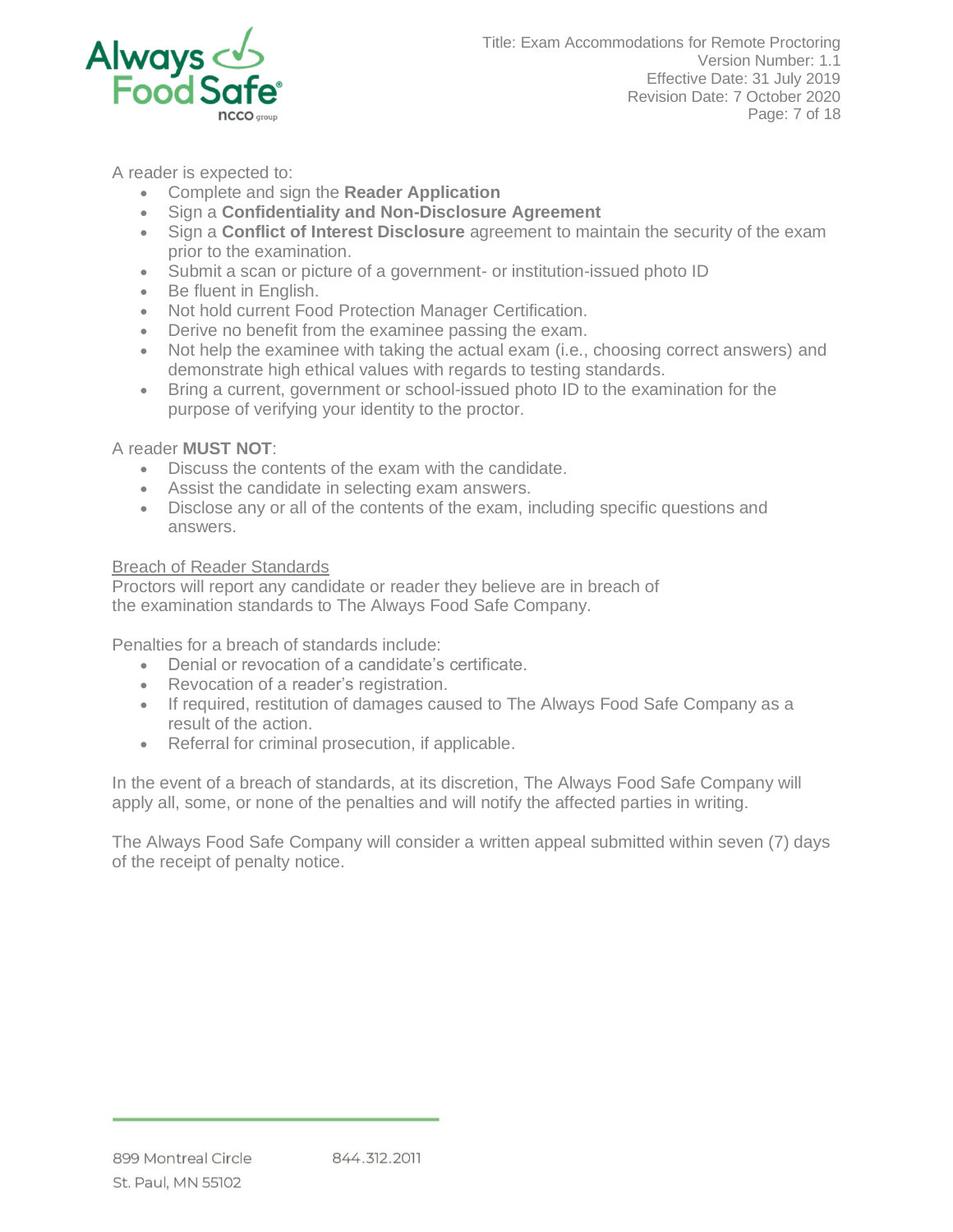

## **Reader Application**

Please complete this form and submit it to the **Always Food Safe Company at least 10 business days before the exam.**

The Always Food Safe Company will coordinate with the proctoring company and respond via e-mail within five business days with an approval, denial, or modification request.

### **Reader Information**

| Full Name:     |  |
|----------------|--|
| Phone Number:  |  |
| Email Address: |  |

## **Reader Requirements**

|                                                                                           | aree | <b>Disagree</b> |
|-------------------------------------------------------------------------------------------|------|-----------------|
| You do not benefit from the examinee passing the<br>exam                                  |      |                 |
| You are not a certified Food Protection Manager or<br>have an interest in food protection |      |                 |
| You will not provide cues or assistance to the examinee<br>relating to the exam questions |      |                 |

## **Readers are Required to:**

| Read and sign the Confidentiality & Non-disclosure<br>Agreement and Conflict of Interest Disclosure |  |
|-----------------------------------------------------------------------------------------------------|--|
| Submit a scan or picture of a government- or institution-<br>issued photo ID                        |  |
| Read the full text of the examination, with no additions<br>or subtractions                         |  |
| Prevent the examinee from using this accommodation<br>to cheat                                      |  |

If the chosen reader is not approved, the examinee may submit an appeal within **seven (7) days of notice** or may choose and submit an application for a different reader.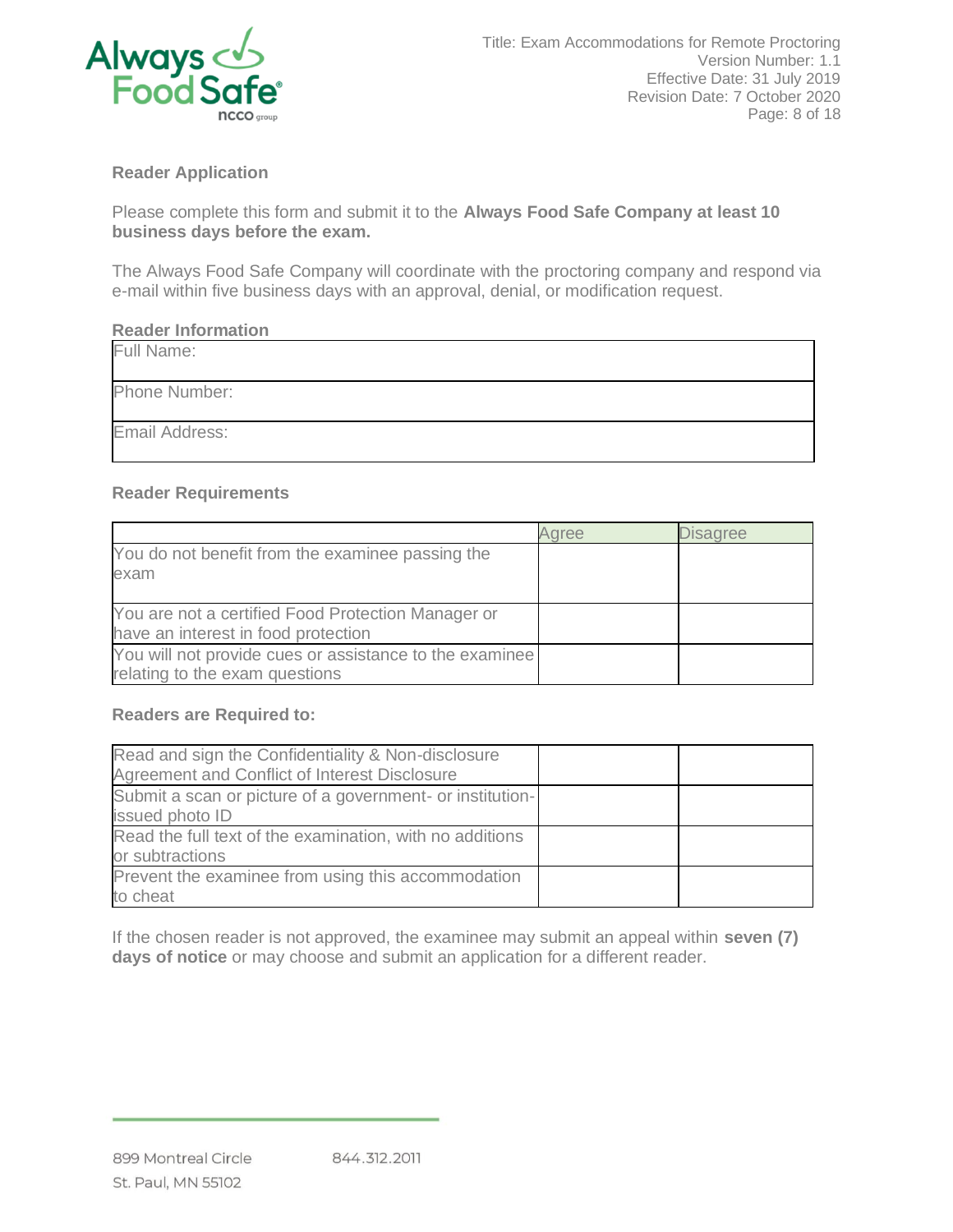

**Reader**

| Signature:      |  |
|-----------------|--|
| Name (Printed): |  |
| Date:           |  |

This form and required documentation can be mailed to: The Always Food Safe Company, attn. Awards and Examinations, 889 Montreal Circle, St. Paul, MN, 55102; or scanned and emailed to: [exam@alwaysfoodsafe.com.](mailto:exam@alwaysfoodsafe.com)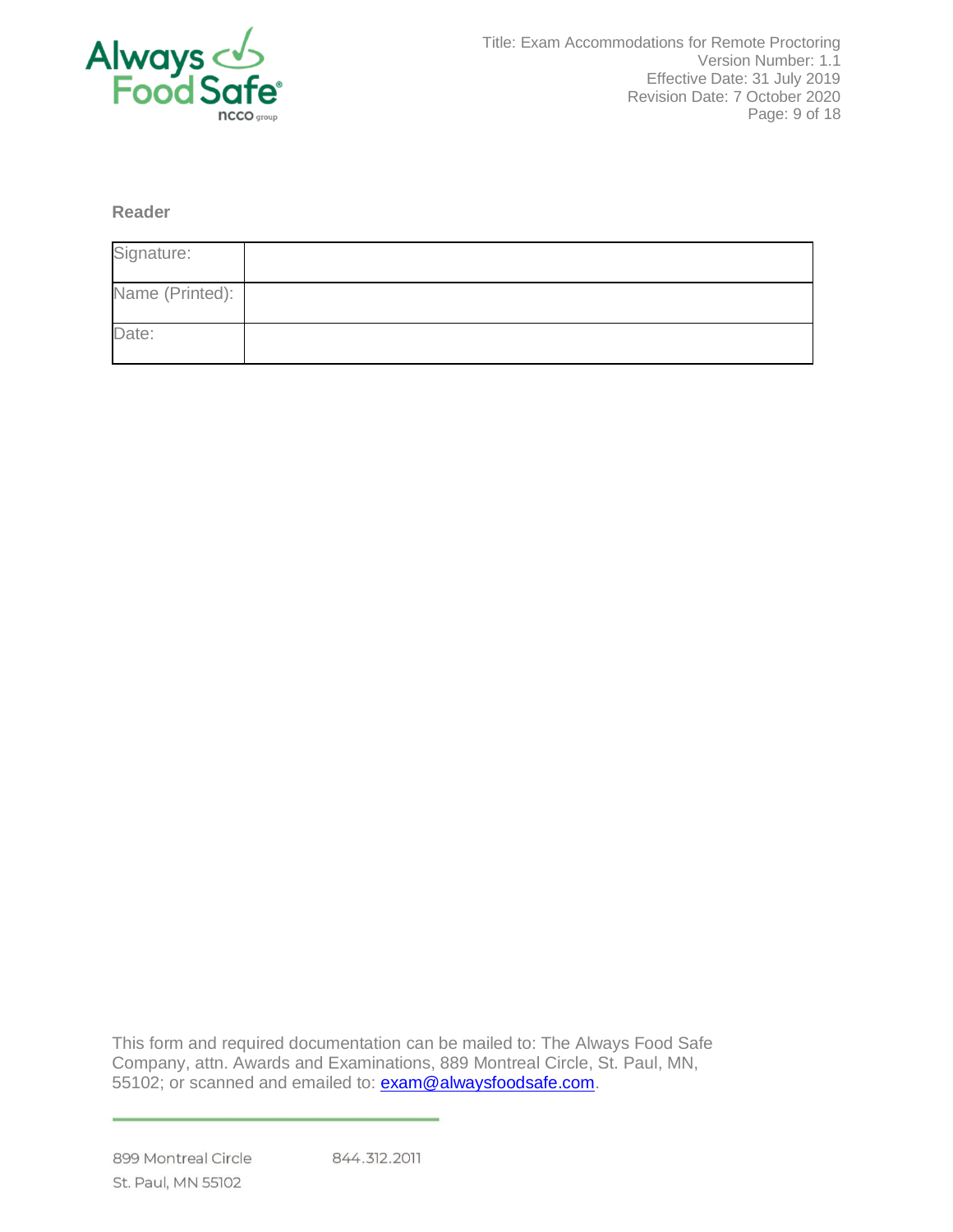

# **Language Translation**

The purpose of this policy is to enable candidates with a limited proficiency in the English language to take the Always Food Safe, Certified Food Protection Manager Exam in the candidate's native language, using an approved translator.

### **Policy**

Candidates with a limited proficiency in English are able to **hire and pay** for a qualified and approved translator to translate the Always Food Safe, Certified Food Protection Manager Exam during the exam session.

A "*Qualified Translator*" is defined as an individual who is fluent is both languages with a recognized skill in translation and trained in the principles of objective exam administration.

### *The translator must fully complete the application form and be approved by the Always Food Safe Company before translating the exam for the qualified candidate, (examinee).*

The candidate and interpreter must comply with the policies and procedures listed below.

### **Procedures**

The following procedures describe the responsibilities of the candidate and the translator.

### Candidate Responsibilities

The qualified candidate is required to:

- Arrange for and compensate the qualified translator. The Always Food Safe Company is NOT responsible for any fees associated with the translation of the exam.
- The candidate is required to coordinate with the proctor and translator with regards to test-site translation, time, date and location of the exam.
- A candidate may choose to bring a dictionary to help translate words from English to the examinee's native language. The candidate MUST present the dictionary to the proctor for inspection and approval prior to the exam.
- Provide documentation that demonstrates your need for language translation assistance.

2. Submit an **Exam Accommodation Application** and a **Translator Application** form to the Always Food Safe Compliance Manager **a minimum of ten (10) business days before the exam session. Also be sure to submit documentation that demonstrates your need for language translation assistance.**

3. If the translator has previously been approved by the Always Food Safe Company to translate the exam within the last 12 months, they do **not** need to re-submit the signed application forms.

If the required translator is not approved, the candidate can submit an appeal within seven (7) days of notice or may choose and submit an application for a different translator.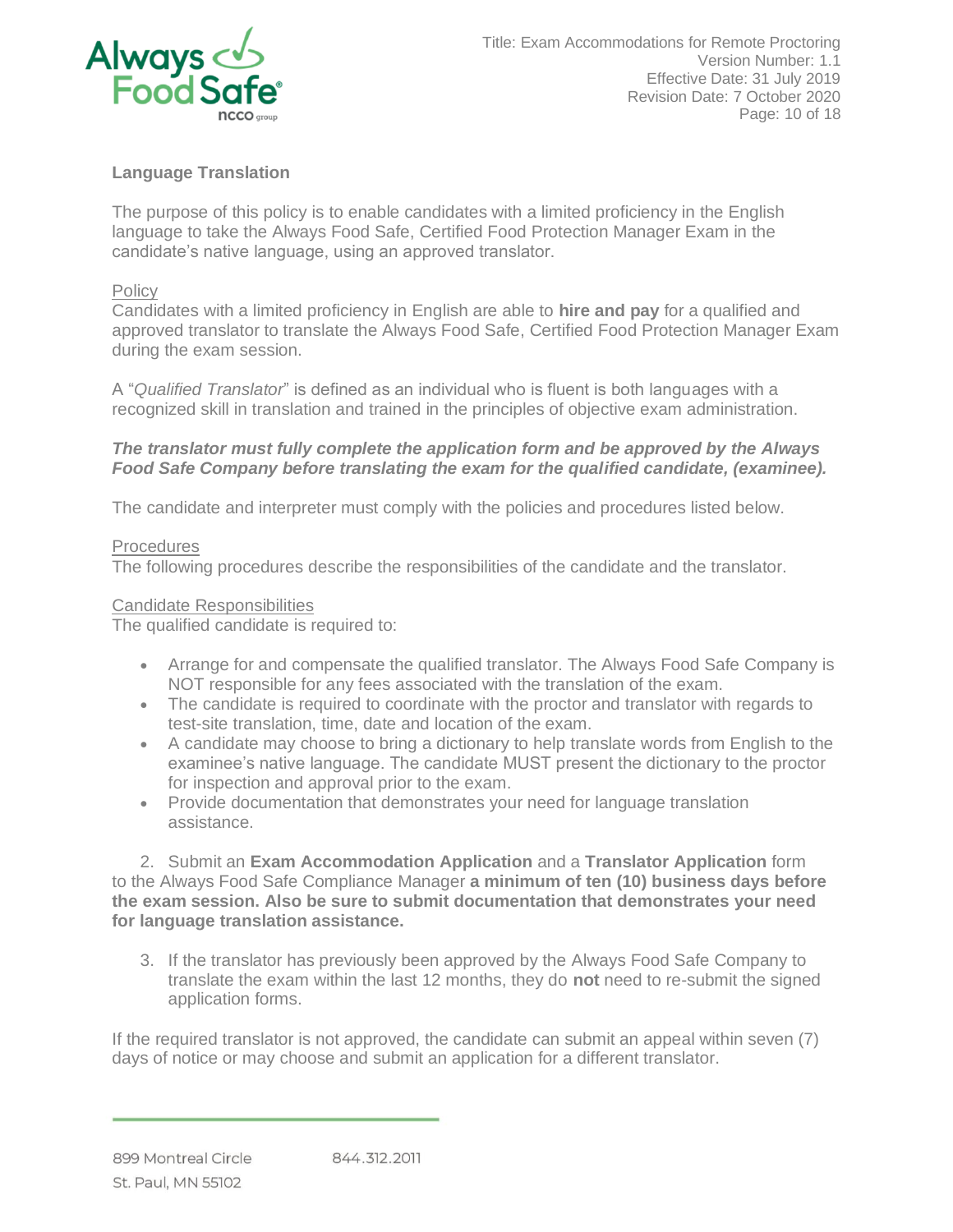

## Translator Responsibilities

A candidate must understand what is required of a translator and this should be explained to the translator. The Always Food Safe Company can help with informing the translator of their roles and responsibilities if required.

A translator is expected to:

- Complete and sign the **Test-Site Translation Application**
- Sign a **Confidentiality and Non-Disclosure Agreement**
- Sign a **Conflict of Interest Disclosure** agreement to maintain the security of the exam prior to the examination.
- Submit a scan or picture of a government- or institution-issued photo ID
- Be fluent in English and the required translation language.
- Have a recognized skill in language translation.
- Have training in the principles of objective examination administration.
- Have no personal relationship with the examinee, including being a relative, friend, coworker, employer, or employee.
- Not hold current Food Protection Manager Certification.
- Prevent the accommodation from facilitating cheating in any way and demonstrate high ethical values with regards to testing standards.
- Bring a current, government or school-issued photo ID to the examination for the purpose of verifying your identity to the proctor.

## A translator **MUST NOT**:

- Discuss the contents of the exam with the candidate.
- Assist the candidate in selecting exam answers.
- Disclose any or all of the contents of the exam, including specific questions and answers.

## Breach of Test-Site Translation Standards

Proctors will report any candidate or translator they believe are in breach of the test-site translation standards to The Always Food Safe Company.

Penalties for a breach of standards include:

- Denial or revocation of a candidate's certificate.
- Revocation of a translator's registration.
- If required, restitution of damages caused to The Always Food Safe Company as a result of the action.
- Referral for criminal prosecution, if applicable.

In the event of a breach of standards, at its discretion, The Always Food Safe Company will apply all, some, or none of the penalties and will notify the affected parties in writing.

The Always Food Safe Company will consider a written appeal submitted within seven (7) days of the receipt of penalty notice.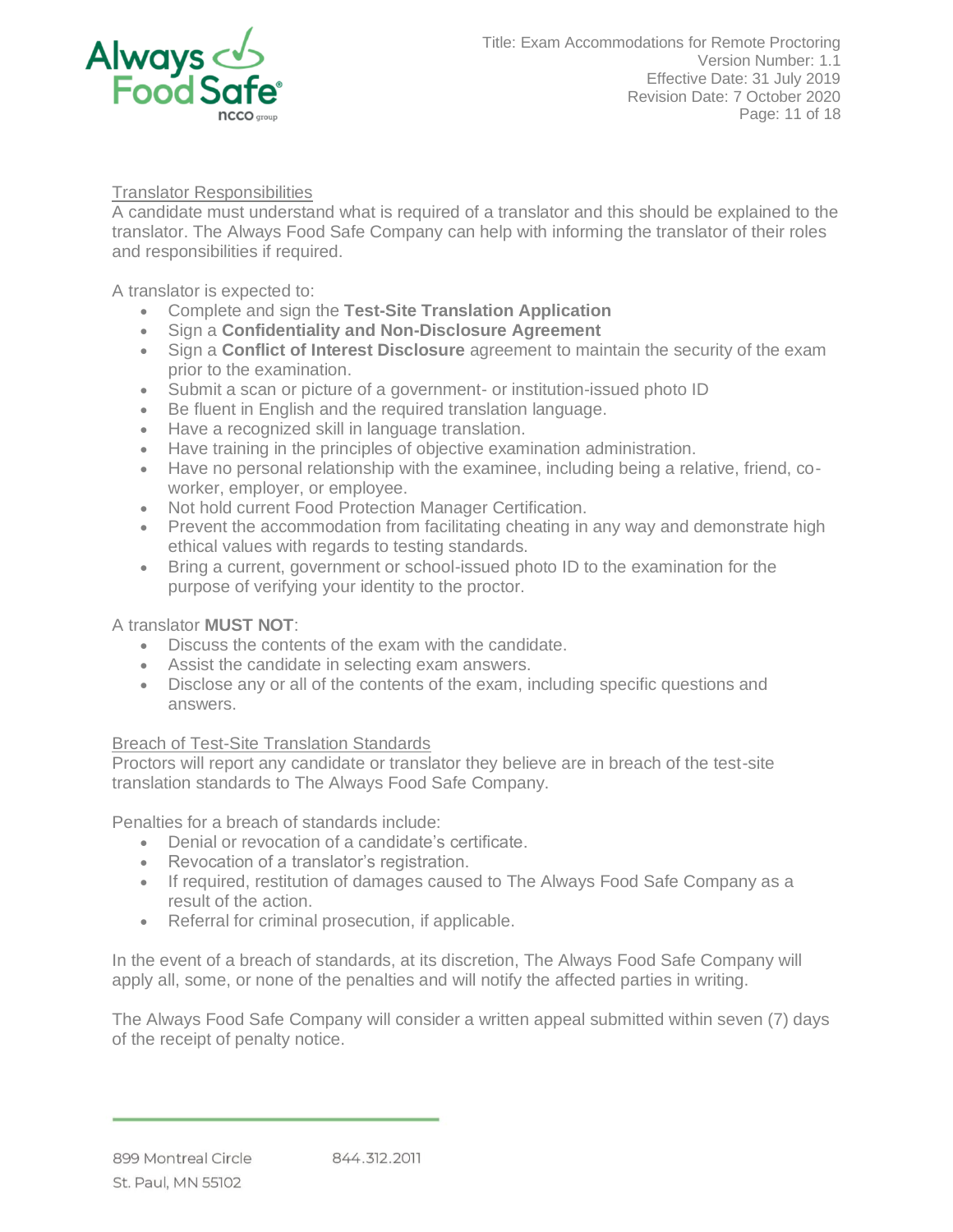

# **Application for Translator**

Please complete this form and submit it to the **Always Food Safe Company at least 10 business days before the exam.**

The Always Food Safe Company will co-ordinate with the proctoring company and respond via e-mail within five business days with an approval, denial, or modification request.

#### **Translator Information**

| Full Name:     |  |
|----------------|--|
| Phone Number:  |  |
| Email Address: |  |

## **Translator Requirements**

|                                                         | Agree | <b>Disagree</b> |
|---------------------------------------------------------|-------|-----------------|
| You are fluent in both English and the translation      |       |                 |
| language                                                |       |                 |
| You have no personal relationship with the examinee     |       |                 |
| You have a recognized skill in language translation     |       |                 |
| You are not a certified Food Protection Manager or      |       |                 |
| have an interest in food protection                     |       |                 |
| You will not provide cues or assistance to the examinee |       |                 |
| relating to the exam questions                          |       |                 |
| You are trained in the principles of objective          |       |                 |
| examination administration                              |       |                 |

#### **Translators are required to:**

|                                                           | Agree | <b>Disagree</b> |
|-----------------------------------------------------------|-------|-----------------|
| Read and sign the Confidentiality & Non-disclosure        |       |                 |
| Agreement and Conflict of Interest Disclosure             |       |                 |
| Attach references that verify your translation            |       |                 |
| credentials                                               |       |                 |
| Submit a scan or picture of a government- or institution- |       |                 |
| issued photo ID                                           |       |                 |
| Provide the full translation agreed upon by the proctor,  |       |                 |
| and The Always Food Safe Company, with no additions       |       |                 |
| or subtractions                                           |       |                 |
| Prevent the examinee from using this accommodation        |       |                 |
| to cheat                                                  |       |                 |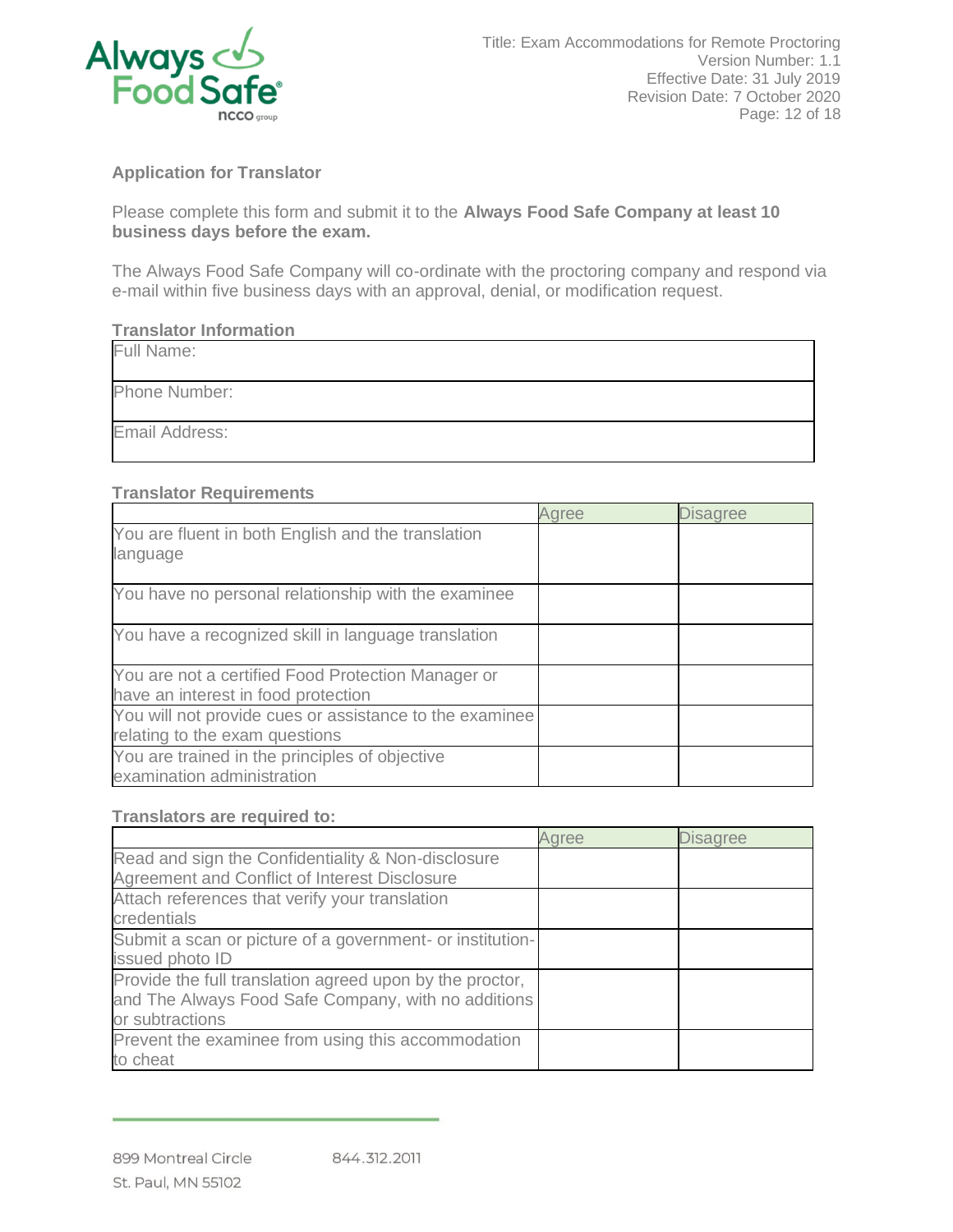

If the chosen translator is not approved, the examinee may submit an appeal within **seven days of notice** or may choose to submit an application for a different translator.

**Translator**

| Signature:      |  |
|-----------------|--|
| Name (Printed): |  |
| Date:           |  |

This form and required documentation can be mailed to: The Always Food Safe Company, attn. Awards and Examinations, 889 Montreal Circle, St. Paul, MN, 55102; or scanned and emailed to: [exam@alwaysfoodsafe.com.](mailto:exam@alwaysfoodsafe.com)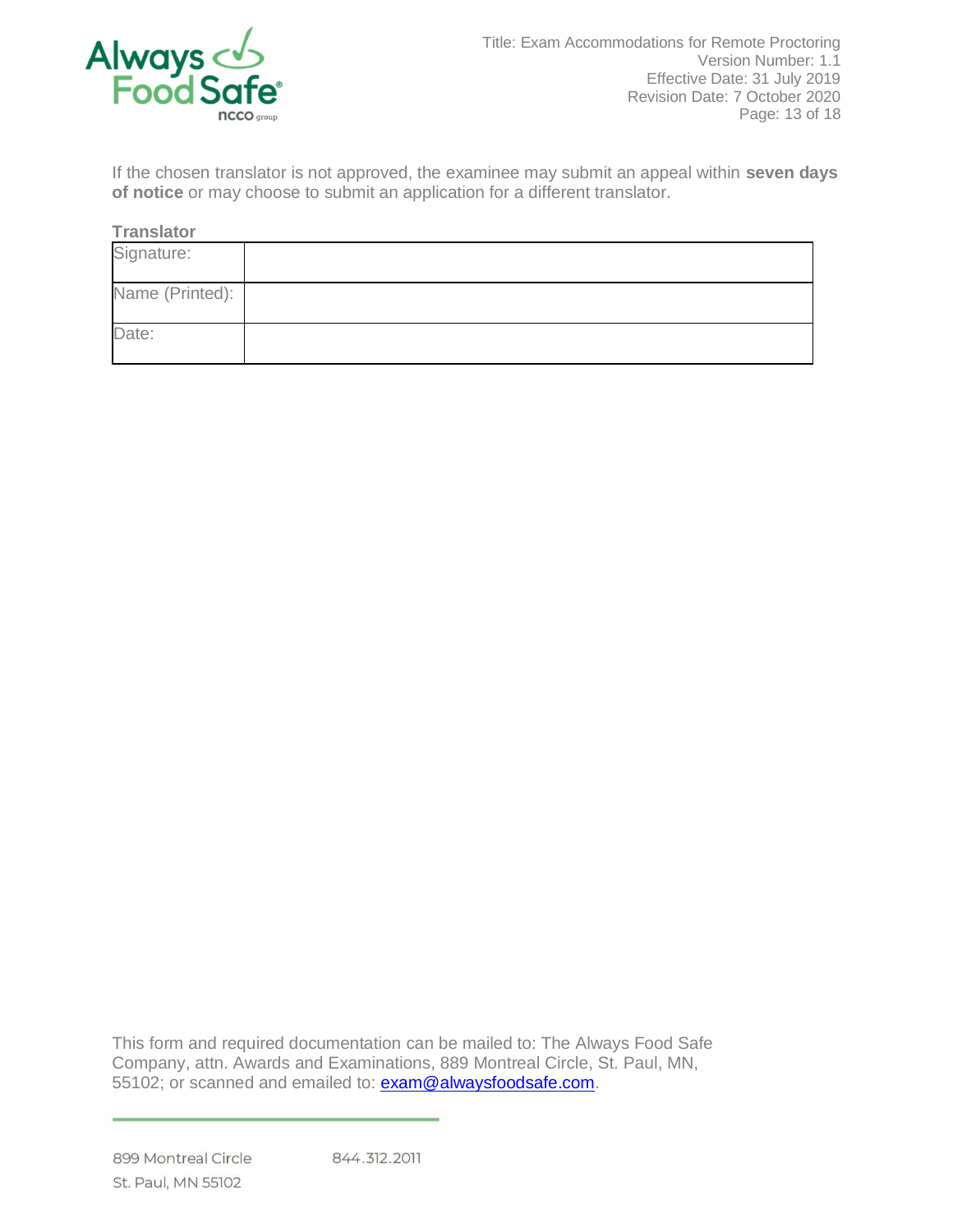

# **Confidentiality & Non-Disclosure Agreement**

This Agreement is effective as of the date below ("Effective Date"), by and between The Always Food Safe Company, LLC, and the person or entity described on the signature page below, therein the ("Assistant").

The Always Food Safe Company and Assistant are referred to herein as "Parties" and individually as "Party."

The Always Food Safe Company and Assistant recognize the need for The Always Food Safe Company to disclose to Assistant certain Confidential Information regarding The Always Food Safe Companies confidential examination materials for the Food Protection Manager examinations to be used only for Assistant providing confidential assistance to applicants taking the examination. ("Purpose") while insuring that such Confidential Information is protected. In consideration of the disclosure of such information by The Always Food Safe Company, the Assistant agrees as follows:

1. Definition. This Agreement shall apply to all Confidential Information disclosed by The Always Food Safe Company to Assistant. "Confidential Information" means non-public information designated by The Always Food Safe Company as being confidential or which, under the circumstances surrounding disclosure, ought to be treated as confidential, including without limitation, examination materials, documents generated by the Assistant in carrying out the Purpose and related documents and information, and includes but is not limited to any verbal, electronic or written information, emails, text messages, materials, items and documents.

2. Nondisclosure and non-use. Assistant agrees to hold said Confidential Information in strict confidence and not to disclose the Confidential Information to any third parties for any reason. Assistant also agrees to use the Confidential Information only for the Purpose stated above. Assistant may not disclose the Confidential Information to anyone, including its employees and contractors without prior written permission of The Always Food Safe Company.

3. Copies and Disassembling. Assistant shall not make copies of any documents containing Confidential Information.

4. Notice of Misappropriation. Assistant shall promptly inform The Always Food Safe Company in writing of any misappropriation, unauthorized use, or disclosure of the Confidential Information and shall cooperate with The Always Food Safe Company in every reasonable way in The Always Food Safe Companies efforts to prevent further disclosure and to obtain possession of the misappropriated Confidential Information.

5. Return of Materials. Upon completion of the Purpose or upon request from The Always Food Safe Company, Assistant shall return to The Always Food Safe Company all documentation, materials and other items containing the Confidential Information and all copies thereof that are in Assistant's possession or control.

6. Ownership, License. Assistant recognizes and agrees that, as between the parties hereto, The Always Food Safe Company is the sole owner of the Confidential Information and that nothing contained in this Agreement shall be construed as granting any rights, by license or otherwise, to Assistant with respect to the Confidential Information or otherwise. Assistant does not own any translation or other document generated by Assistant in connection with this Agreement or otherwise.

7. Term. The obligations herein shall survive any relationship between the parties and continue indefinitely.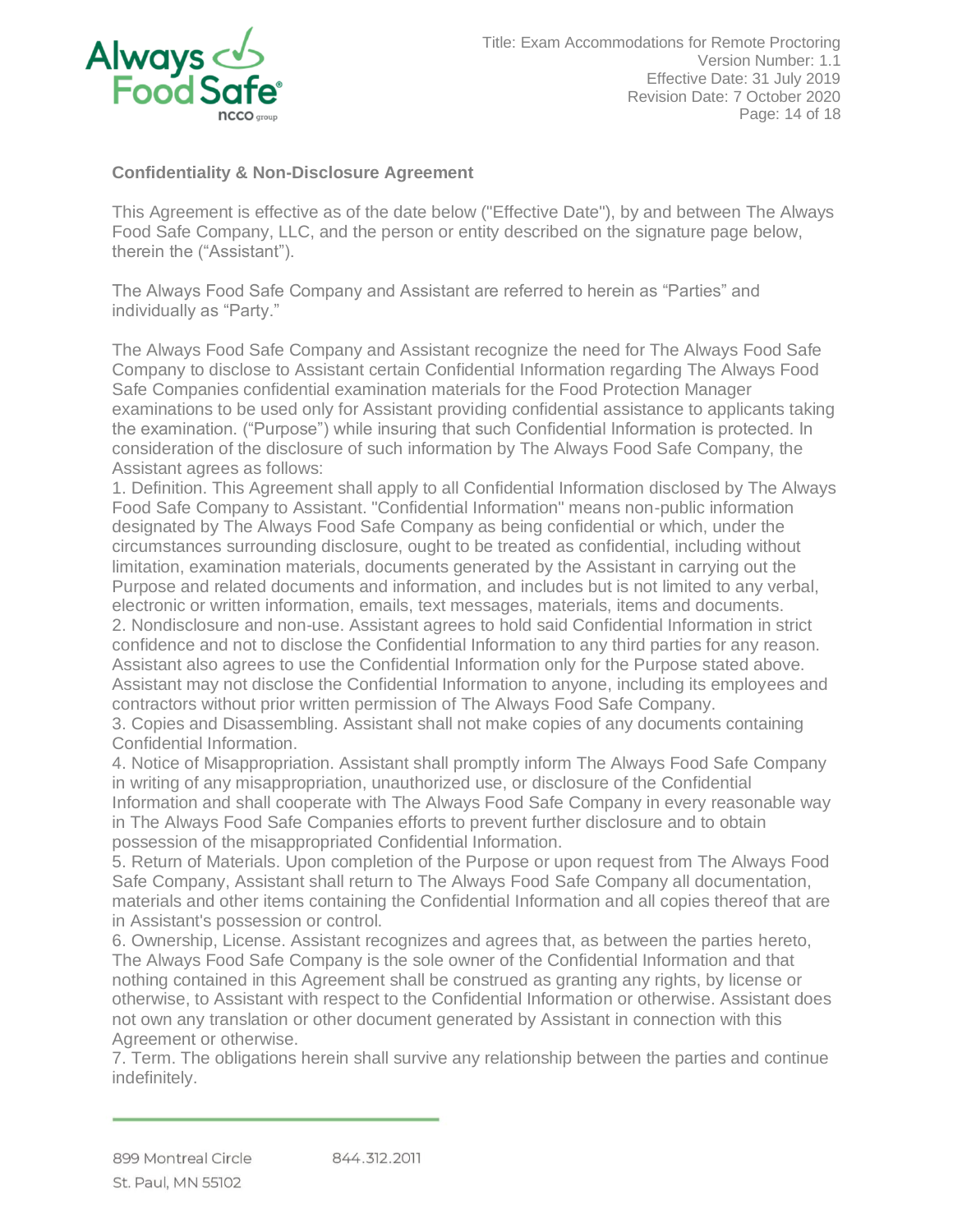

8. Equitable Relief and Fees. Assistant acknowledges that the unauthorized disclosure or use of the Confidential Information could cause irreparable harm and significant injury that may be difficult to ascertain. Accordingly, Assistant agrees that The Always Food Safe Company shall have the right to seek an immediate injunction enjoining any breach of this Agreement, in addition to any other remedies to which it may be entitled including money damages. In any action to enforce this Agreement, the prevailing party will be entitled to its attorney's fees in addition to any other recovery awarded.

9. General Terms. This Agreement shall be binding on the successors and assigns of the parties hereto. This Agreement constitutes the entire agreement of the parties with respect to the subject matter in this Agreement and supersedes all prior oral or written agreements or understandings with respect to that subject matter. This Agreement shall only be modified in writing by document signed by both Assistant and The Always Food Safe Company. This Agreement shall be governed and construed in accordance with the laws of the State of Minnesota, and the parties' consent to exclusive jurisdiction and venue in the state and federal courts having jurisdiction for Minnesota.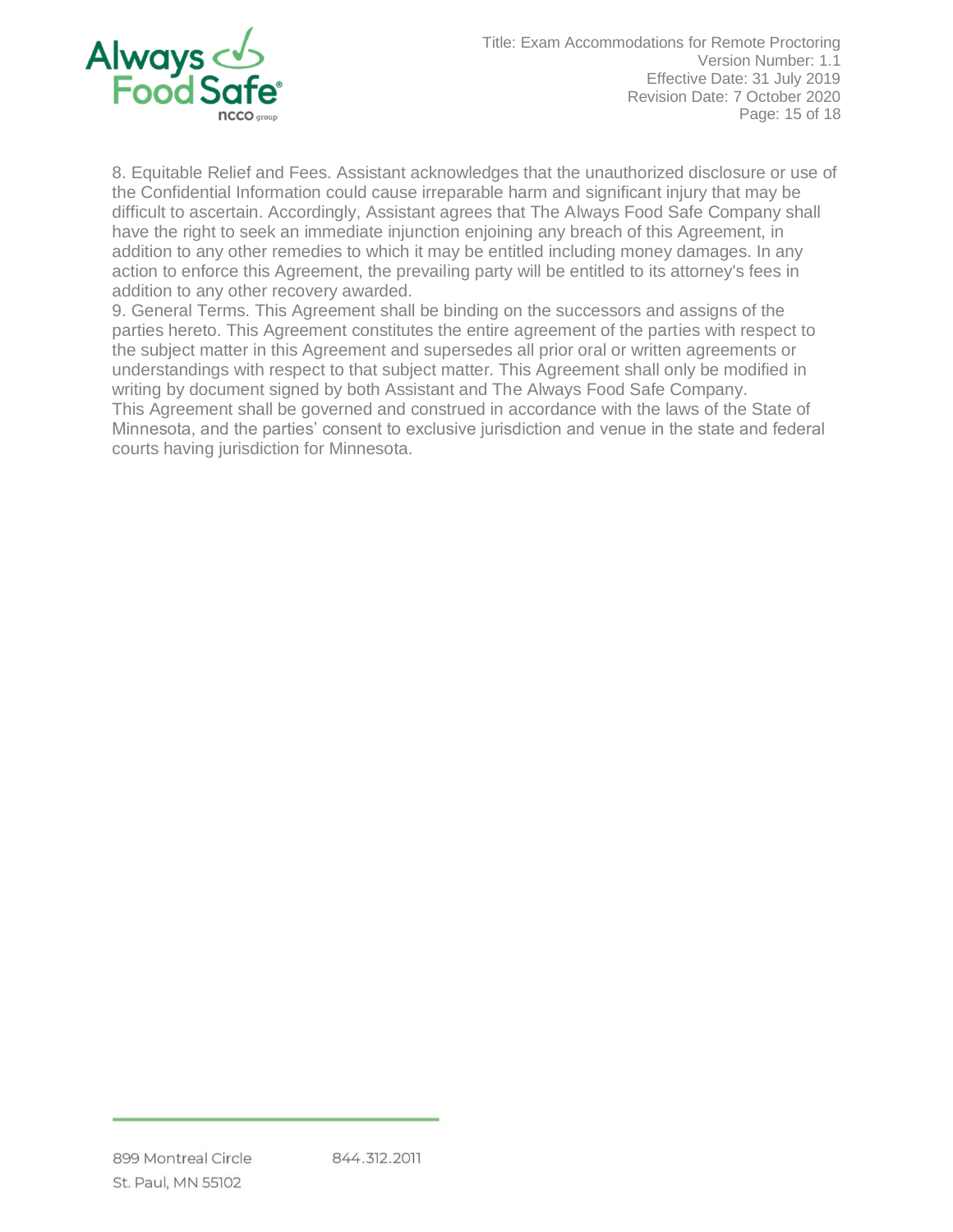

## **Confidentiality & Non-Disclosure Agreement**

| <b>Assistant</b> | <b>Reader or Translator</b> |
|------------------|-----------------------------|
|                  | (circle appropriate role)   |
| Signature:       |                             |
| Name (Printed):  |                             |
| Date:            |                             |
| Address:         |                             |
| Phone Number:    |                             |
| Email:           |                             |

## **Accepted by** The Always Food Safe Company LLC

| Signature:      |                                             |
|-----------------|---------------------------------------------|
| Name (Printed): |                                             |
| Title:          | Responsible Officer (Awards & Examinations) |
| Date:           |                                             |

This form and required documentation can be mailed to: The Always Food Safe Company, attn. Awards and Examinations, 889 Montreal Circle, St. Paul, MN, 55102; or scanned and emailed to: [exam@alwaysfoodsafe.com.](mailto:exam@alwaysfoodsafe.com)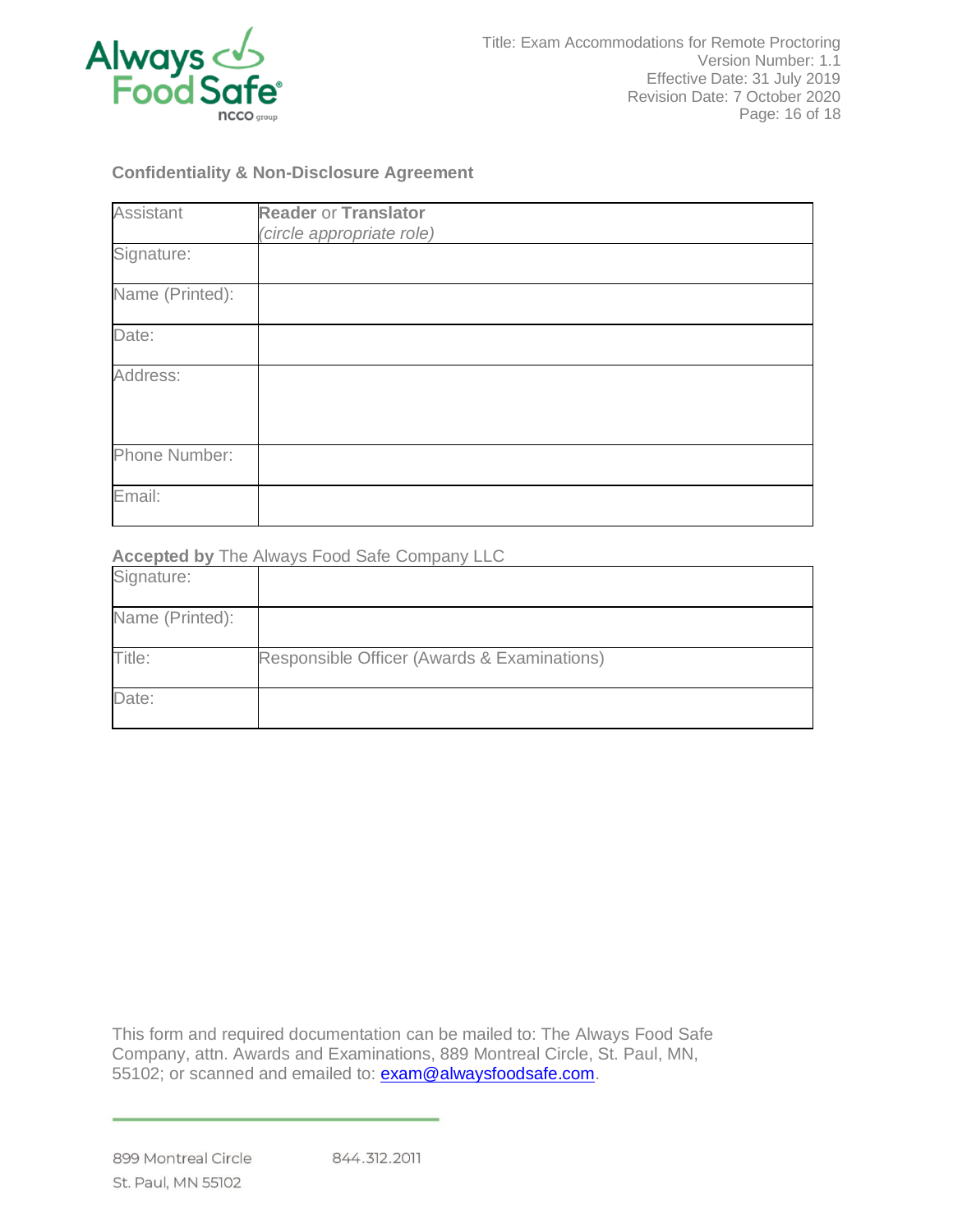

# **Conflict of Interest Disclosure**

I confirm that I have no interests that conflict with my role of administering or assisting with administration of The Always Food Safe Company, Certified Food Protection Manager Exam.

If I have any interests that could conflict with my duties or that could be seen as potentially conflicting, I will report these to The Always Food Safe Company.

Interests that you must disclose:

- Having a personal relationship with any candidate/examinee, whether they are friends, family members, employees, or co-workers
- Being a Certified Food Protection Manager
- Having any other vested interest in the Food Protection Manager examination or certification.

I also understand that I am not allowed to discuss the content of the exam with any candidate or to offer suggestions or help about the answers that the candidate should or should not select.

I will not reveal the sensitive or confidential information that I have access to in my role during the exam, nor will I reveal the contents of the exam, including the material covered by it, specific questions in it, or specific answers to anyone.

I affirm that I will be honest and trustworthy in my role in the examination, promising to prevent the candidate from cheating in any way.

I will act in accordance with high ethical and testing standards and uphold the copyright protections for the examination and the exam materials.

I understand that failure to adhere to this code of ethics could result in disciplinary action.

| Signature:<br>Name (Printed):                                                                                                      |  |
|------------------------------------------------------------------------------------------------------------------------------------|--|
|                                                                                                                                    |  |
| Date:                                                                                                                              |  |
| I hereby disclose the<br>following interests<br>(see list above for<br>what is considered a<br>potential conflict of<br>interest): |  |